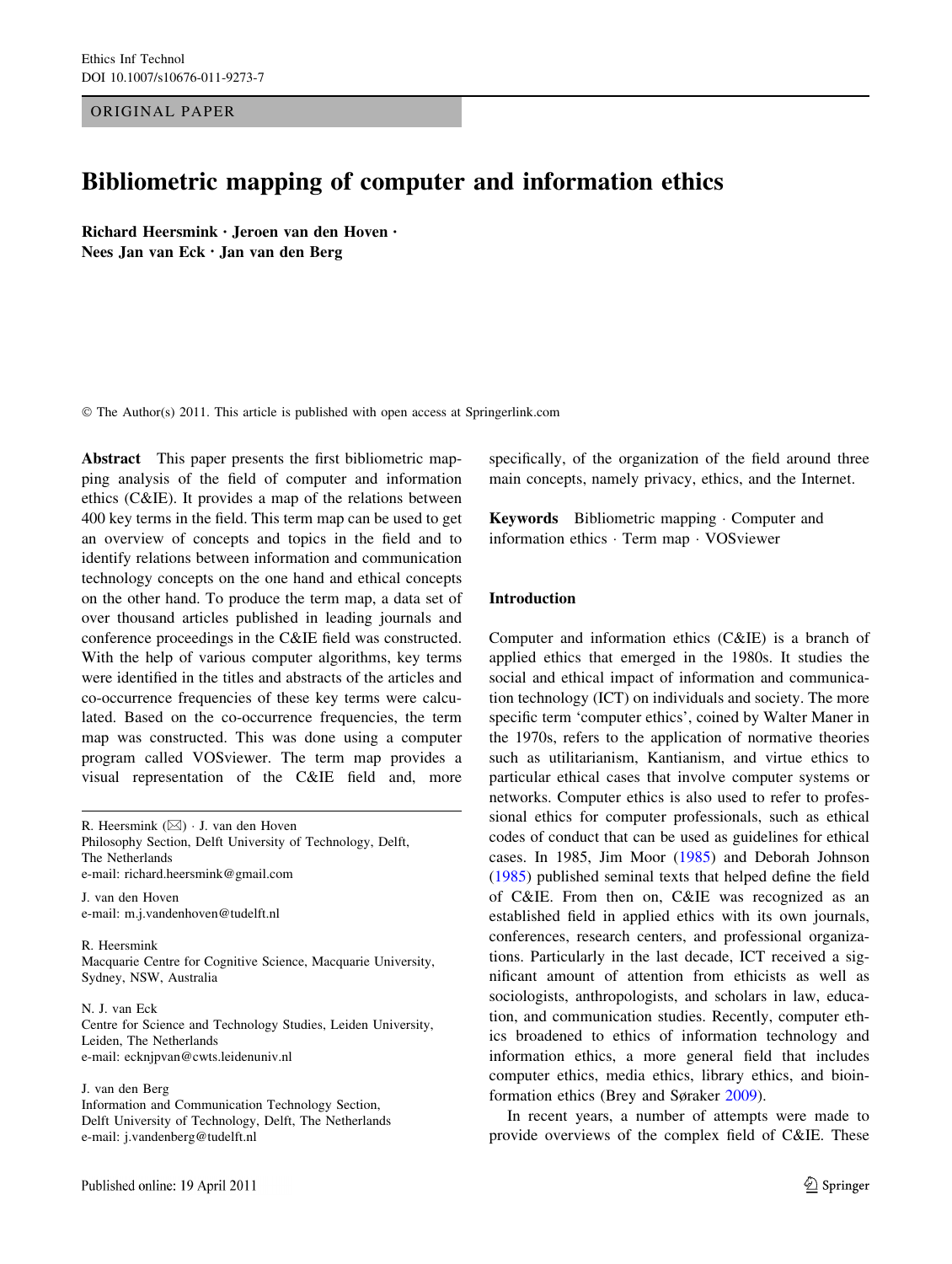overviews can be found in handbooks (Floridi [2010](#page-8-0); Johnson [2008;](#page-8-0) Tavani and Himma [2008;](#page-8-0) van den Hoven and Weckert [2008](#page-8-0)), encyclopedia articles (Brey and Søraker [2009;](#page-8-0) Bynum [2008\)](#page-8-0), and papers (Buchanan [1999](#page-8-0)). These sources give overviews of the C&IE field by providing a historical sketch of the field and by discussing and analyzing the most important topics.

In this paper, we also aim to provide an overview of the C&IE field. However, the approach that we take is different from previous approaches. In contrast to earlier work, we take a bibliometric mapping approach.<sup>1</sup> This approach is data driven and relies heavily on computer algorithms and visualization techniques. The approach can be seen as complementary to the earlier studies mentioned above. The main result of our bibliometric mapping approach is a term map of the C&IE field. This map provides a visual representation of the field by showing the relations between 400 key terms in the field. The term map, produced using the VOSviewer software for bibliometric mapping (Van Eck and Waltman [2010\)](#page-8-0), is based on the titles and abstracts of over 1,000 articles that were published in leading journals and conference proceedings in the C&IE field in the period 2003–2009. The map can be used to get an overview of concepts and topics in the field and to identify relations between ICT concepts (e.g., Internet, ambient intelligence, robotics) on the one hand and ethical concepts (e.g., privacy, autonomy, freedom) on the other hand. Based on the term map, we provide an analysis of the C&IE field. In our analysis, the term map will be guiding, but we will also rely heavily on our own expertise in the field in order to give a proper interpretation to the map.

The rest of this paper is organized as follows. We focus on our methodology in ''Methodology''. We first discuss how we constructed our data set, and we then explain how we performed our bibliometric mapping analysis. We present our results in "[Results](#page-4-0)". Finally, in "[Conclusions](#page-7-0)", we summarize our main findings and we draw some general conclusions.

#### Methodology

## Data set

The first step in this study is the construction of a representative data set of C&IE literature. To construct this data set, we needed to select the sources in which the most important studies on ethical issues related to ICT can be found. Scholars in the C&IE field publish and interact in a limited number of journals and conferences. We selected these journals and conferences based on our experience and expertise in the field and also based on information provided by journals and conferences on their websites. After selecting the relevant journals and conferences, we constructed an extensive data set. This data set consists of titles and abstracts of articles published in 12 journals and 3 conference proceedings. Because we did not have access to the full texts of all articles, we decided to analyze only titles and abstracts. We do not see this as a significant limitation. Titles and abstracts are supposed to represent the full contents, including key concepts, of an article, and supposedly titles and abstracts are more focused than full texts and therefore more suitable for automated analysis. We only considered articles that were published in the period 2003–2009. This period is representative for the recent development of the C&IE field. During this period, the field has grown substantially and has become more mature. Also, the number of journals in the field has increased considerably during this period. Of course, the C&IE field goes back further than 2003, but our aim is to focus on the recent development of the field rather than on its earlier development.

The following 6 journals explicitly deal with ethical issues of information and ICT. For each journal, we indicate the issues from which articles were taken.

- Ethics and Information Technology From volume 5, issue 1 to volume 11, issue 4 (161 articles; period 2003–2009).
- Information, Communication and Society From volume 6, issue 1 to volume 12, issue 7 (235 articles; period 2003–2009).
- International Review of Information Ethics (formerly known as International Journal of Information Ethics). From volume 1 to volume 11 (120 articles; period 2004–2009).
- Journal of Information, Communication and Ethics in Society From volume 1, issue 1 to volume 7, issue 4 (121 articles; period 2003–2009).
- Journal of Information Ethics From volume 15, issue 1 to volume 18, issue 1 (27 articles; period 2006–2009).
- The Ethicomp Journal From volume 1, issue 1 to volume 3, issue 2 (127 articles; period 2004–2008).

Because of the convergence of ICT with other technologies, such as biotechnology, nanotechnology, and cognitive science, we also included articles from journals that cover the phenomenon of converging technologies. Furthermore, in addition to the journals listed above, there are other journals that also publish articles on C&IE. We selected the following 6 journals that are relevant and

<sup>&</sup>lt;sup>1</sup> Our paper is the first study in which a bibliometric mapping approach is used to analyze the C&IE field. Our methodology has also been briefly discussed in Stahl et al. [\(2010](#page-8-0)). A somewhat related approach was taken by Ocholla et al. [\(2010](#page-8-0)). These authors used bibliometric techniques to study the concept of information ethics. However, they did not produce bibliometric maps.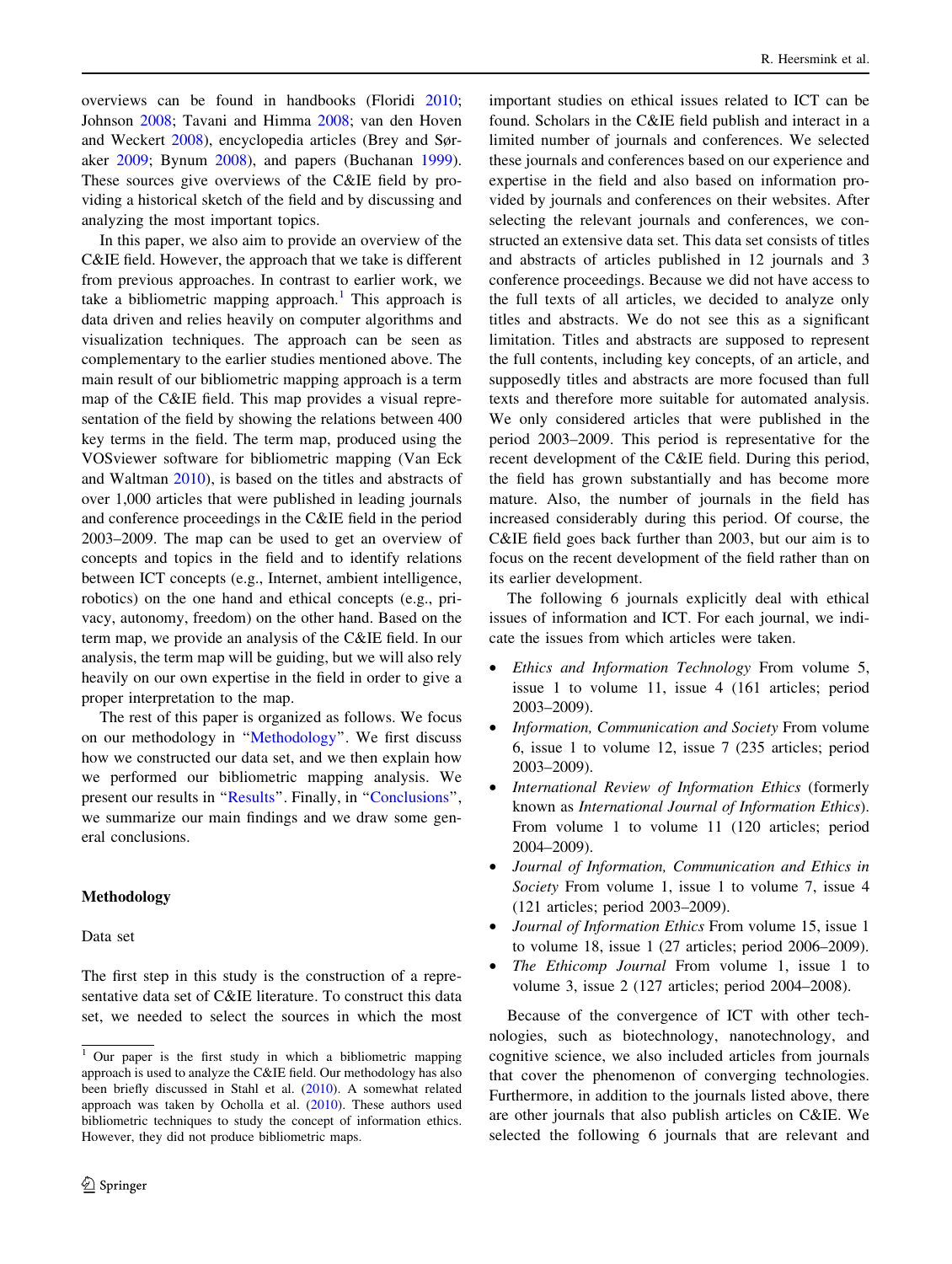leading in fields adjacent to C&IE. From these journals, we only considered articles that are related to ICT.

- AI & Society From volume 17, issue 1 to volume 24, issue 4 (50 articles; period 2003–2009).
- Behavior and Information Technology From volume 22, issue 1 to volume 28, issue 6 (8 articles; period 2003–2009).
- Nanoethics From volume 1, issue 1 to volume 3, issue 2 (1 article; period 2007–2009).
- *Neuroethics* From volume 1, issue 1 to volume 2, issue 3 (4 articles; period 2008–2009).
- New Media and Society From volume 5, issue 1 to volume 11, issue 6 (62 articles; period 2003–2009).
- Science and Engineering Ethics From volume 9, issue 1 to volume 15, issue 3 (18 articles; period 2003–2009).

There are several conferences that are partially or completely devoted to C&IE. These conferences have proceedings in which conference articles are published. We selected the following two conferences. In the case of the Society for Philosophy and Technology conference, only articles from the Philosophy and Ethics of Information Technology track were considered.

- Computer Ethics Philosophical Enquiry (75 articles; 2005 and 2007).
- Society for Philosophy and Technology (18 articles; 2009).

In total, 1,027 articles were collected from the journals and conferences listed above. Our data set consists of the titles and abstracts of these articles. The titles and abstracts were retrieved manually from the websites of the journals and conferences.

A number of possible limitations of our data set should be mentioned. First, in our selection of journals and conferences, we may have missed some relevant sources. Second, the data set is based on English language articles only. Articles in other languages have not been considered. Third, apart from journals and conferences, other academic sources, such as (edited) books, encyclopedias, course materials, and reading lists, have not been considered. Fourth, non-academic sources that also discuss ethical issues related to ICT have not been considered. Examples of such sources include newspapers, newsletters, websites, and blogs. It follows from these limitations that our analysis is entirely focused on English language, peer reviewed academic literature.

## Bibliometric mapping

We analyzed our data set using a bibliometric mapping approach. Bibliometrics is the scientific field that is concerned with the quantitative analysis of books, articles, and other types of written communication. In the field of bibliometrics, a significant amount of attention is paid to bibliometric mapping. Bibliometric mapping aims to produce visual representations of the relations between certain units of interest. The units of interest can be for example documents, authors, or keywords, and the relations between the units can be based on for example citations, co-citations, co-authorships, or co-occurrences of keywords. In our analysis, we focus on relations between key terms in C&IE based on co-occurrences in titles and abstracts of articles. We refer to the map that we produce as a term map. The bibliometric literature on this type of maps goes back to the 1980s (e.g., Callon et al. [1986;](#page-8-0) Peters and Van Raan [1993](#page-8-0); Tijssen and Van Raan [1989](#page-8-0)). In the literature, the maps are often referred to as co-word maps. We will now discuss our bibliometric mapping approach in more detail.

Using a computer algorithm (Van Eck et al. [2010,](#page-8-0) pp. 584–585), we identified noun phrases in the titles and abstracts of the 1,027 articles in our data set. For our purpose, we define a noun phrase as a sequence of words such that the last word in the sequence is a noun and each other word is either a noun or an adjective. Only noun phrases occurring at least 6 times in the titles and abstracts were taken into consideration. This resulted in a set of 1,368 noun phrases. Some noun phrases, such as Author, Abstract, or Preparation, are not particularly informative about C&IE. We manually identified 661 of these irrelevant noun phrases. The irrelevant noun phrases were excluded from further analysis. Out of the remaining 707 noun phrases, the 400 noun phrases that seemed most relevant and most interesting were selected. The selection of the 400 noun phrases was done using an automatic term identification technique (Van Eck et al. [2010](#page-8-0)). This technique aims to distinguish general noun phrases with a broad meaning (e.g., Need, State, and Quality) from more specific noun phrases (e.g., Informational Privacy, Teaching Ethics, and Computer Professional). The latter noun phrases tend to be the more interesting ones, and these noun phrases were therefore selected. The selected noun phrases can be regarded as important terms in C&IE. The rest of our analysis is based on the selected set of 400 terms.<sup>2</sup>

For each pair of terms, we counted the number of times the terms occur together in the same article (or more precisely, in the title or abstract of the same article). Co-occurrence frequencies of terms are a commonly used

<sup>2</sup> We also tried to do our analysis with all 707 noun phrases that remained after the 661 irrelevant noun were removed. However, due to the presence of a significant number of quite general noun phrases, this did not yield satisfactory results. We therefore decided to make a further selection of noun phrases using the automatic term identification technique.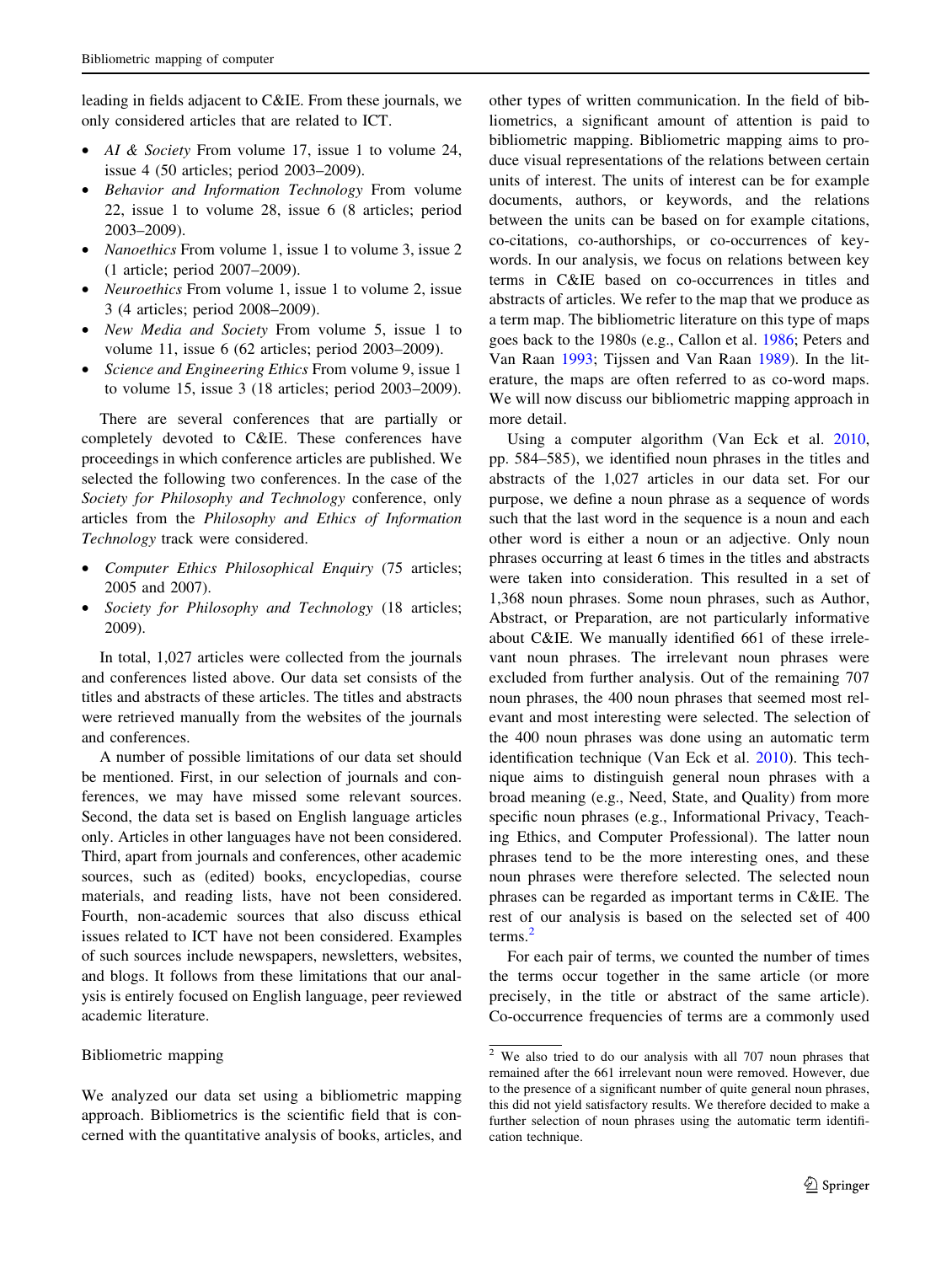measure of the relatedness of terms. We used the cooccurrence frequencies of our terms as input for a computer program called VOSviewer (Van Eck and Waltman [2010](#page-8-0); freely available at <http://www.vosviewer.com>). Based on the co-occurrence frequencies, the VOSviewer software constructed a term map. This is a 2-D map in which the 400 terms are located in such a way that the distance between any two terms reflects the relatedness of the terms as closely as possible. In general, the stronger the relation between two terms, the smaller the distance between the terms in the map. Each term in the term map also has a color. Colors are used to indicate the grouping or clustering of the terms. Terms with the same color belong to the same cluster and tend to be more closely related than terms with different colors. In other words, terms with the same color tend to co-occur with each other more frequently than terms with different colors. The clustering consists of three clusters. We also tried out larger numbers of clusters, but a term map with three clusters seemed to yield the most satisfactory interpretation.

To obtain the mapping and the clustering of the terms, the VOSviewer software uses two techniques, namely the VOS mapping technique and the VOS clustering technique. VOS is an acronym for visualization of similarities, where in our case the similarities were given by the co-occurrence frequencies of the terms. The VOS mapping technique and the VOS clustering technique share the same underlying principles, and together these techniques provide an unified framework for mapping and clustering (Waltman et al. [2010\)](#page-8-0). The VOS mapping technique is closely related to the well-known statistical technique of multidimensional scaling (e.g., Borg and Groenen [2005](#page-8-0)). We refer to Van Eck et al. [\(2010\)](#page-8-0) for a discussion of the advantages of the VOS mapping technique over traditional multidimensionalscaling-based approaches to bibliometric mapping. The VOS clustering technique is closely related to clustering techniques that are based on the so-called modularity function of Newman and Girvan [\(2004](#page-8-0); see Waltman et al. [2010\)](#page-8-0). These techniques are very popular in the physics literature. Unlike standard modularity-based clustering techniques, the VOS clustering technique has a resolution parameter that determines the level of detail of the clustering that is produced. As mentioned above, we have chosen to work with a relatively low level of detail, resulting in only three clusters.

## Interpretation of a bibliometric map

The interpretation of a bibliometric map is not entirely straightforward. Because bibliometric mapping has a number of limitations, the interpretation of a map should always be done in a very careful manner. Essentially, there are two types of limitations of bibliometric mapping,

namely limitations imposed by the data and limitations imposed by the map:

- Limitations imposed by the data The availability of data will always be limited, and the data that is available will always contain a certain amount of noise. In our case, noise in the data may arise from the somewhat arbitrary decisions researchers make when choosing the terminology they use in the titles and abstracts of their articles. Researchers may also use synonyms and homonyms. Our techniques do not recognize synonyms and homonyms, and this may also make the interpretation of our results somewhat ambiguous.
- Limitations imposed by the map A map provides a simplified representation of reality, and simplification generally implies some loss of information. In our case, there is a loss of information because terms are put in an Euclidean space and because this space has only 2-D. Also, our term map contains both very specific terms and more general terms. From this point of view, terms can be seen as hierarchically organized. However, the hierarchical organization of terms is not visible in our term map. This also causes a loss of information.

Because of the above limitations, a bibliometric map should never be interpreted as a perfectly valid representation of the domain of interest.

Our approach to the interpretation of a bibliometric map is as follows. As pointed out above, a bibliometric map has various limitations. However, the knowledge of an expert in a certain domain will also be limited in various ways. Not only will the knowledge of an expert typically be incomplete, but the knowledge of an expert will also be subject to uncertainty. An expert may have a very detailed and precise knowledge of certain areas within a domain, but his knowledge of other areas may be based only on some vague ideas of a rather uncertain nature. Also, the knowledge of an expert may be partially incorrect. An expert may for example overestimate the importance of his own preferred research topics. Given the limitations of both bibliometric maps and expert knowledge, a bibliometric map can best be seen as a tool that supports experts to improve their knowledge of a certain domain. A bibliometric map can support an expert by extending the expert's (uncertain) knowledge, by decreasing the amount of uncertainty in the expert's knowledge, and by uncovering elements in the expert's knowledge that may not be correct. However, a bibliometric map only makes suggestions to an expert, and the expert should not have blind trust in these suggestions. Instead, the expert should treat the suggestions of a bibliometric map as just one piece of evidence, in addition to other pieces of evidence, such as his own knowledge, the opinions of other experts, and the results of possible other quantitative analyses.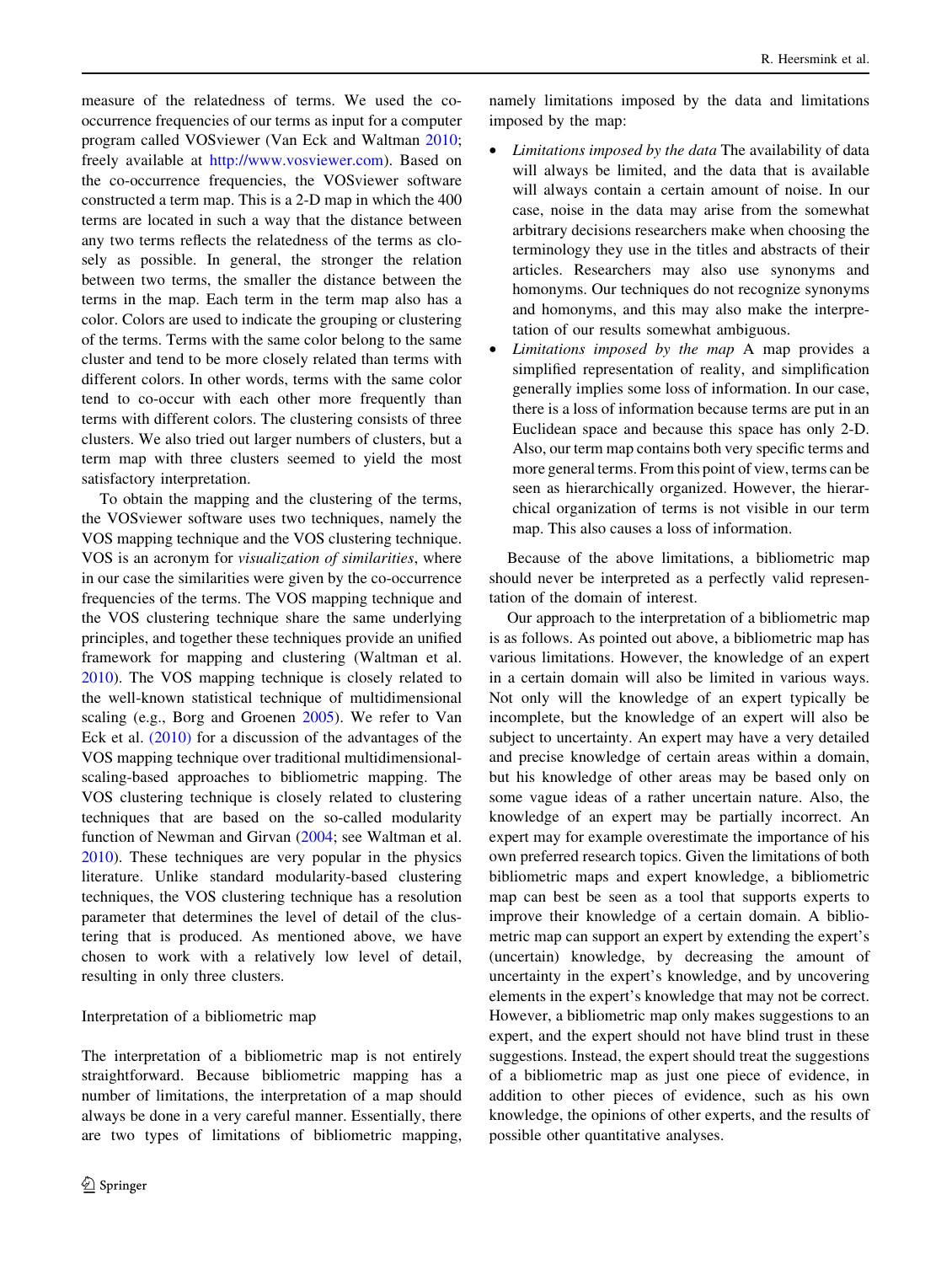<span id="page-4-0"></span>To determine how much weight one should give to the evidence provided by a bibliometric map, there are two important considerations. First, the larger the amount of data on which a bibliometric map is based, the more confidence one may have in the map. In the case of our term map, we use titles and abstracts of 1,027 articles. This is still a relatively limited amount of data, which means that a careful interpretation of the map is essential. Second, a distinction can be made between a global and a local interpretation of a bibliometric map. In a global interpretation, one looks at the broad areas in a map and how they relate to each other. In a local interpretation, one looks in much more detail, for example at individual terms and their distance from each other. Usually one can have a high degree of confidence in global interpretations. Local interpretations, however, tend to be much more uncertain.

### **Results**

The term map constructed using the methodology discussed in the previous section is shown in Figs. [1](#page-5-0) and [2.](#page-6-0) These figures display the so-called label view and density view of the map. The label view focuses on the details of the map, while the density view provides a general overview of the map by indicating the relative importance of the various areas in the map. In the density view, the color of an area reflects the number of times the terms located in the area occur in the titles and abstracts of the articles in our data set. The red areas in the density view can be regarded as the most important ones. The terms located in these areas together occur many times in the titles and abstracts of our articles. For a more technical discussion of the density view, we refer to Van Eck and Waltman [\(2010](#page-8-0)).

The term map can be explored interactively using the VOSviewer software. To do so, please visit [http://www.](http://www.vosviewer.com/maps/computer_ethics/) [vosviewer.com/maps/computer\\_ethics/.](http://www.vosviewer.com/maps/computer_ethics/) <sup>3</sup> The VOSviewer software has zoom, scroll, and search functionality to facilitate a detailed exploration of the map. The software provides different views, allowing one to focus either on the map's global structure or on its more detailed properties.

Figure [1](#page-5-0) shows that each of the three clusters has a more or less central term around which the other terms are positioned. The three central terms are Privacy, Ethics, and Internet. $<sup>4</sup>$  The font size used to display a term and the size</sup> of a term's circle indicate the number of articles in which the term occurs. Hence, in the C&IE literature, Privacy, Ethics, and Internet are the most prominent and the most often discussed topics of the last decade. From now on, we refer to the three clusters as the Privacy cluster, the Ethics cluster, and the Internet cluster. For each cluster, the 30 most occurring terms are listed in Table [1](#page-7-0).

The observation that Ethics is one of the most occurring terms in the field should not come as a surprise and needs no further explanation. The prominence of Privacy may be explained by the fact that privacy issues are the epitome of ethical concerns regarding ICT. Privacy issues easily resonate with personal experiences, are close to home, and easily give rise to academic and public debate. In the literature, issues regarding Informed Consent, Security, Safety, Liberty, Free Speech, and so on are often discussed in relation to privacy. Furthermore, the observation that the Internet is the most prominent manifestation of ICT in the C&IE literature should not come as a surprise either. During the last decade, the Internet has had a profound influence on the life of human beings in all segments of society all around the world. This influence has been widely examined and discussed in the C&IE literature. We will now analyze each of the three clusters in more detail.

### The privacy cluster

We begin with the privacy cluster (i.e., the green cluster in Fig. [1](#page-5-0)). After careful analysis, four subtopics can be distinguished in this cluster. The first, although strictly speaking not a subtopic, contains terms that can roughly be seen as synonyms of Privacy, such as Privacy Concern, Information Privacy, Personal Privacy, and Online Privacy. The second subtopic contains ethical terms that are directly relevant for the academic debate on Privacy in relation to ICT, such as Informed Consent, Consent, Security, Safety, Infringement, Personal Information, Free Speech, and Liberty. The third subtopic contains terms that may somehow cause Privacy issues, such as Ubiquitous Computing, Surveillance, Information Flow, Corporation, Information System, Camera, Data Collection, Radio Frequency Identification, Airport, Terrorism, and Workplace. And the fourth subtopic contains terms associated with legal and governmental issues, such as Intellectual Property, Intellectual Property Right, Government, E-Government, Welfare State, Privacy Policy, Privacy Right, Civil Liberty, Property Right, Legislation, Rights, Privacy Protection, and Legal Protection.

Two things are remarkable here. First, privacy issues that are discussed under the heading of Data Protection and Personal Data are separated from discussions about Privacy. This may represents an US-Europe opposition of terminologies and conceptual frameworks, where Privacy is the dominant term in the US and Data Protection is the preferred vocabulary to discuss ethical issues concerning

<sup>&</sup>lt;sup>3</sup> To run the VOSviewer software, a recent version of Java needs to be installed on your system.

<sup>4</sup> The term map shows the word Ethic instead of the word Ethics. This is because our algorithms reduce words to their stem.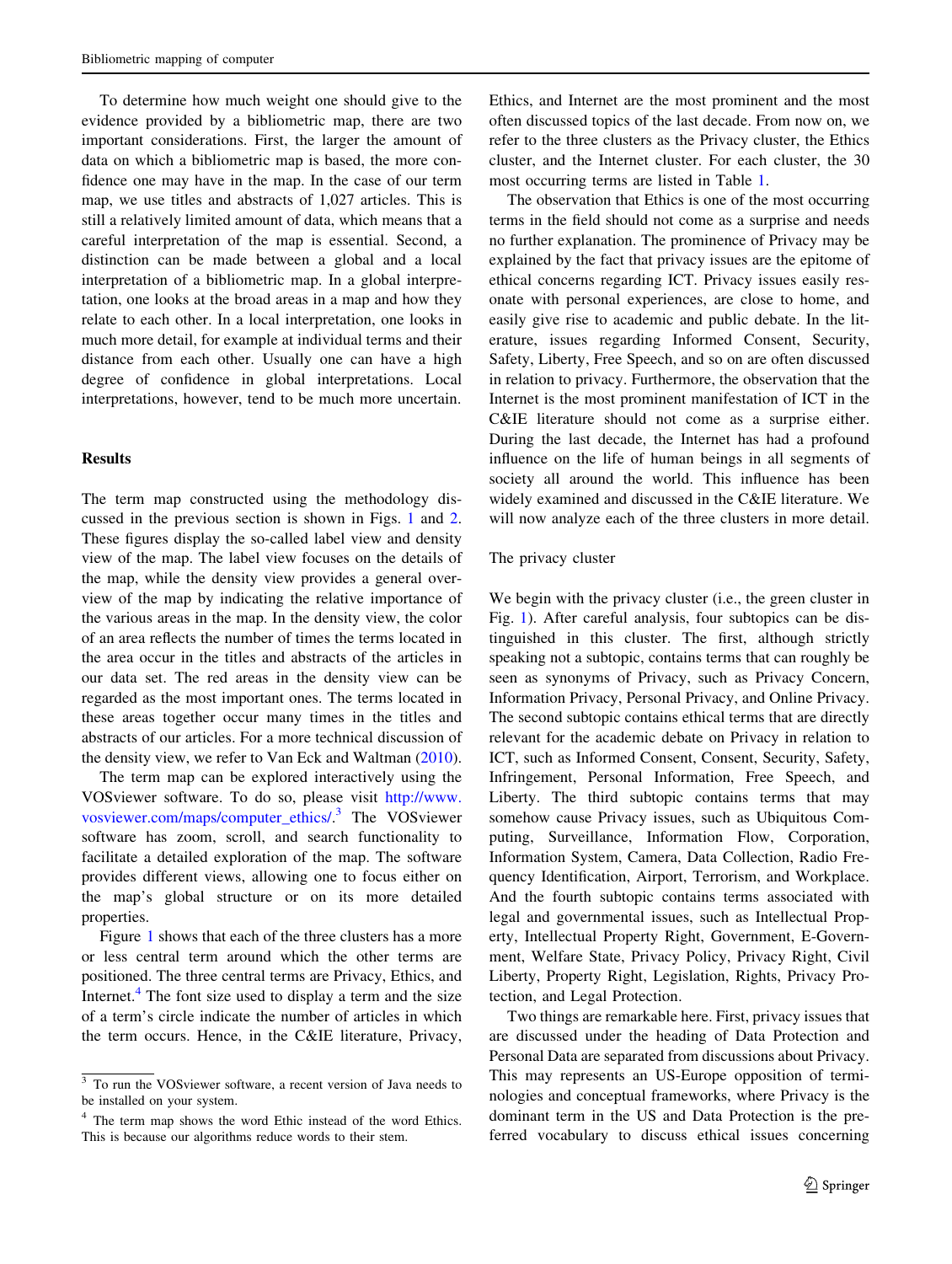<span id="page-5-0"></span>

Fig. 1 Map of 400 key terms in C&IE (label view). The font size used to display a term and the size of a term's circle indicate the number of articles in which the term occurs. The color of a term's circle indicates the cluster to which the term belongs. To avoid

personal information and data flows in Europe. The bibliometric analysis, in line with this opposition of terminologies, puts Personal Information in the privacy cluster and not in the ethics cluster in which Personal Data and Data Protection are put. A second noteworthy feature of the map as depicted in the density view (see Fig. [2\)](#page-6-0) is the way the term Government connects the most prominent themes of Internet and Privacy. This accounts for the fact of a much discussed and widespread fear of an ubiquitous prying E-Government. Furthermore, Government is cast in two roles in the literature, which explains its prominence here: First as a threat to privacy and second as the party that needs to solve privacy problems by means of regulation.

The four subtopics in this cluster (i.e., Privacy and its synonyms, ethical terms that are directly relevant for the academic debate on Privacy, terms that may somehow cause Privacy issues, and terms associated with legal and governmental issues) are closely related and nicely capture the debate on Privacy in relation to ICT. Roughly, these

overlapping labels, only a subset of all labels is visible. To explore the map in an interactive way, please visit [http://www.vosviewer.](http://www.vosviewer.com/maps/computer_ethics/) [com/maps/computer\\_ethics/](http://www.vosviewer.com/maps/computer_ethics/)

four subtopics can be explained as follows. Governmental institutions may both cause privacy issues by prying on citizens as well as solve privacy issues (which may also be caused by Surveillance, Terrorism, Corporations, and ICTs) by means of legal and policy regulations.

#### The ethics cluster

Four subtopics can be identified in the ethics cluster (i.e., the red cluster in Fig. 1). First, topics that can roughly be seen as synonyms, or branches, of Ethics, such as Morality, Moral Reasoning, Disclosive Ethics, Moral Action, Virtue Ethics, Good Life, Duty, Moral Status, Moral Responsibility, Ethical Theory, Information Ethics, Computer Ethics, Professional Ethics, and Ethical Decision. Second, topics related to educational issues, such as Teaching, Classroom, Student, Learning, Faculty, High Education, Instructor, Educator, Academic, and Teaching Ethics. Third, topics associated with ICT as a profession and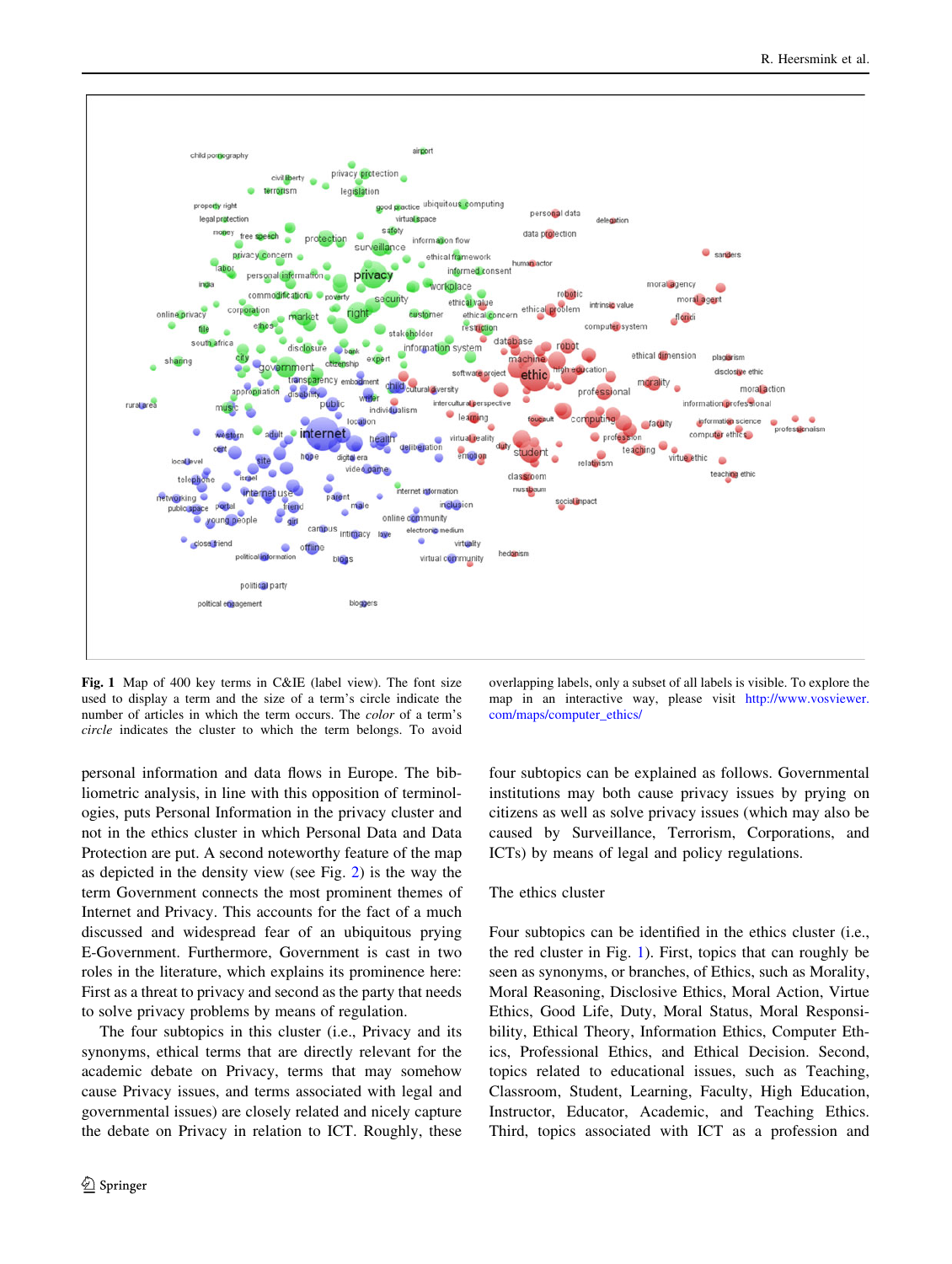<span id="page-6-0"></span>

Fig. 2 Map of 400 key terms in C&IE (density view). Each point in the map has a color that indicates the density of terms at that point. The larger the number of terms in the neighborhood of a point and the larger the total number of occurrences of the neighboring terms, the closer the color of the point is to red. Conversely, the smaller the

academic discipline, such as Professional, Professionalism, Information Professional, Computer Professional, Software Engineering, Computer Science, and Information Science. And fourth, the Ethics cluster contains examples of ICTs, such as Robot, Robotic, Robotics, Artificial Intelligence, Database, Cyborg, Engineering, Infosphere, and Software Agent.

The observation that topics associated with educational issues are presented in the ethics cluster seems consistent with our expectations. There have been substantial discussions about the best approaches to ethics teaching and the use of normative ethical theory for computer scientists, ICT professionals, and computer science students. Some scholars have advocated a virtue ethics approach, character building, development of personal resources in dealing with ethical dilemmas, and methods for exposing students to rich case materials. Others have worked with codes of ethics, checklists, and software to support ethical analysis.

number of terms in the neighborhood of a point and the smaller the total number of occurrences of the neighboring terms, the closer the color of the point is to blue. To explore the map in an interactive way, please visit [http://www.vosviewer.com/maps/computer\\_ethics/](http://www.vosviewer.com/maps/computer_ethics/)

And yet others preferred to extend the lessons learned from other areas of applied ethics to the ICT field.

Furthermore, the third and fourth subtopics (i.e., terms associated with ICT as a profession and academic discipline, and examples of ICTs) are closely related and overlap with each other. ICT professionals and computer scientists design and produce the ICTs that cause ethical issues. This observation is consistent with the literature on C&IE, since the relation between designers of ICTs, the ICTs themselves, and the ethical issues they cause is a widely debated topic in this literature.

Finally, we would like to draw attention to two relatively isolated and coherent sub-clusters within the ethics cluster. One sub-cluster is indicated by terms such as Moral Agent, Moral Agency, and Artificial Agent. The other subcluster is indicated by the terms Personal Data and Data Protection. The relatively isolated position of these two sub-clusters is clearly visible in Fig. 2.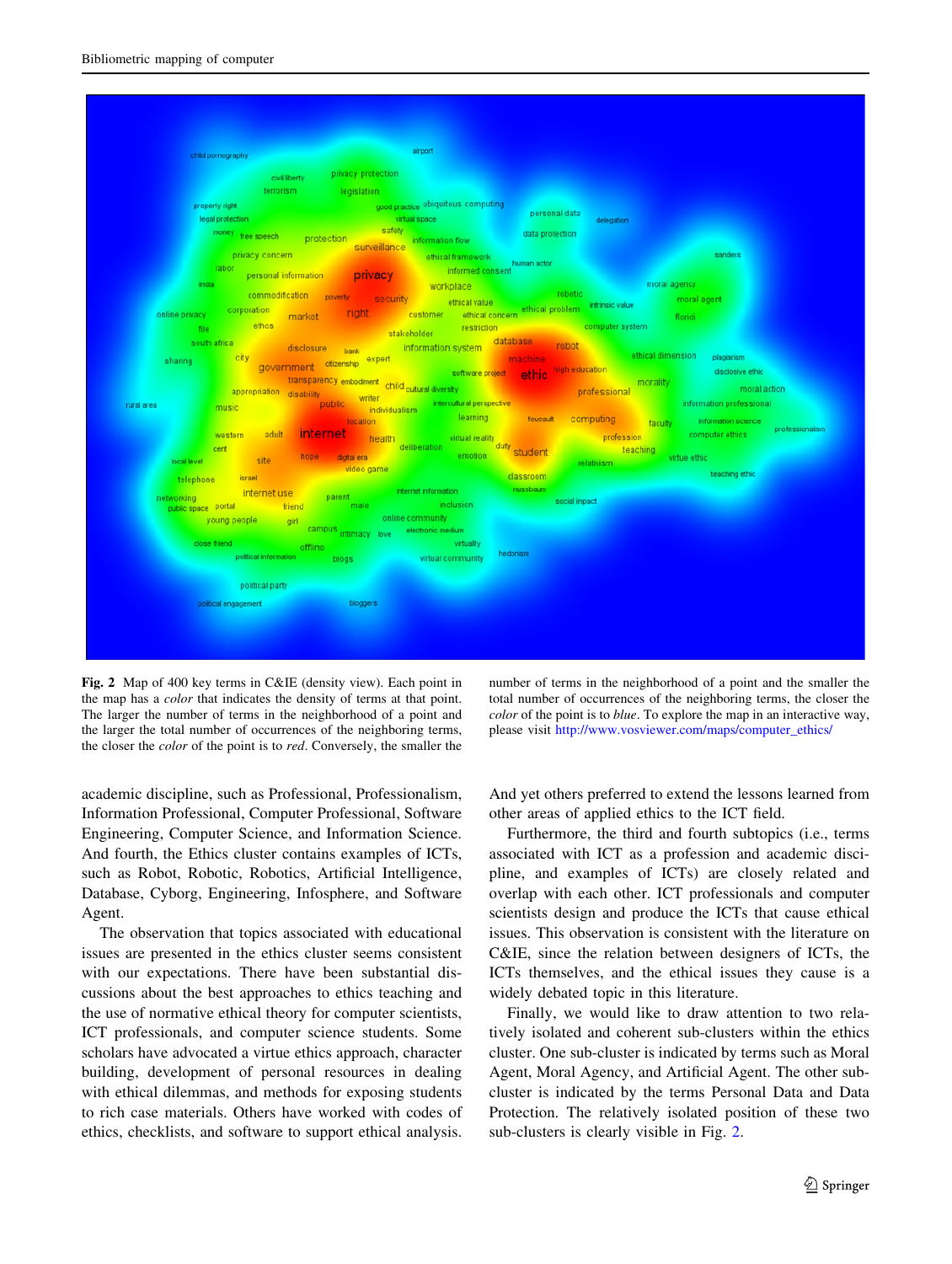<span id="page-7-0"></span>Table 1 The 30 most occurring terms in the privacy cluster, the ethics cluster, and the internet cluster

| Privacy terms                | Number of articles | Ethical terms           | Number of articles | Internet terms     | Number of articles |
|------------------------------|--------------------|-------------------------|--------------------|--------------------|--------------------|
| Privacy                      | 131                | Ethic                   | 175                | Internet           | 228                |
| Government                   | 74                 | Student                 | 79                 | Game               | 41                 |
| Right                        | 72                 | Responsibility          | 63                 | Cyberspace         | 39                 |
| Surveillance                 | 48                 | Human                   | 49                 | Internet use       | 32                 |
| Market                       | 42                 | University              | 47                 | Site               | 30                 |
| Security                     | 42                 | Computing               | 42                 | Health             | 28                 |
| Protection                   | 40                 | Machine                 | 40                 | Child              | 27                 |
| Infrastructure               | 34                 | Information ethic       | 39                 | Public             | 25                 |
| Organisation                 | 33                 | Professional            | 38                 | Family             | 24                 |
| Threat                       | 31                 | Computer ethic          | 37                 | Social network     | 23                 |
| Information system           | 27                 | Code                    | 35                 | Email              | 22                 |
| <b>Intellectual Property</b> | 26                 | Robot                   | 34                 | Internet user      | 22                 |
| Workplace                    | 25                 | Ethics                  | 30                 | Offline            | 22                 |
| Economy                      | 24                 | Morality                | 30                 | Expression         | 21                 |
| Innovation                   | 23                 | Philosophy              | 30                 | Young people       | 21                 |
| Device                       | 21                 | Engineering             | 26                 | Friend             | 19                 |
| Legislation                  | 21                 | Computer Science        | 25                 | Patient            | 18                 |
| Transparency                 | 21                 | Database                | 22                 | Website            | 16                 |
| City                         | 19                 | Teaching                | 21                 | Activist           | 15                 |
| Information age              | 19                 | Philosopher             | 20                 | Interface          | 15                 |
| Music                        | 19                 | Ethical problem         | 19                 | Adult              | 14                 |
| Personal information         | 19                 | Moral agent             | 19                 | Campaign           | 14                 |
| Corporation                  | 17                 | Profession              | 19                 | Public sphere      | 14                 |
| Ethical aspect               | 17                 | Computer technology     | 17                 | Social interaction | 14                 |
| Ethical implication          | 17                 | Robotic                 | 17                 | Telephone          | 14                 |
| Stakeholder                  | 17                 | Learning                | 16                 | Inclusion          | 13                 |
| Usage                        | 17                 | Human being             | 15                 | Computer game      | 12                 |
| Disclosure                   | 15                 | Information ethics      | 15                 | Connectivity       | 12                 |
| Intellectual property right  | 15                 | Artificial intelligence | 14                 | Online community   | 12                 |
| Personal privacy             | 15                 | Ethical theory          | 14                 | Virtual community  | 12                 |

#### The internet cluster

The Internet cluster (i.e., the blue cluster in Fig. [1\)](#page-5-0) accommodates much of the issues that have become associated with Internet use in the last decade in the academic as well as the public debate on the Internet. Two categories of subtopics can be distinguished. First, terms that are somehow instantiations of the Internet, such as Site, Blog, Website, Social Networking Site, Virtual world, Virtuality, Online Game, Cyberspace, Avatar, Online Community, Interface, Electronic Medium, Internet Information, Portal, and Online Environment. And second, terms that are associated with social issues in relation to the Internet, such as Health, Inclusion, Social Ty, Political Participation, Parent, Intimacy, Race, Social Interaction, Gender Equality, Social Capital, Social Network, Friend, Protest, Democratic Potential, Individualism, Human Relationship, and Public Access.

The fact that these two categories (i.e., instantiations of the Internet and social issues in relation to the Internet) are put in the same cluster seems logical, since the first exerts an influence over the second, which is at the heart of the C&IE literature.

## **Conclusions**

We have presented a bibliometric mapping analysis of the field of C&IE. A representative data set of titles and abstracts of over thousand articles published in leading journals and conference proceedings in the C&IE field was constructed and subsequently analyzed with a computer program called VOSviewer. The term map that was produced contains three clusters, namely a Privacy cluster, an Ethics cluster, and an Internet cluster. It can be concluded that privacy issues related to the Internet are the most